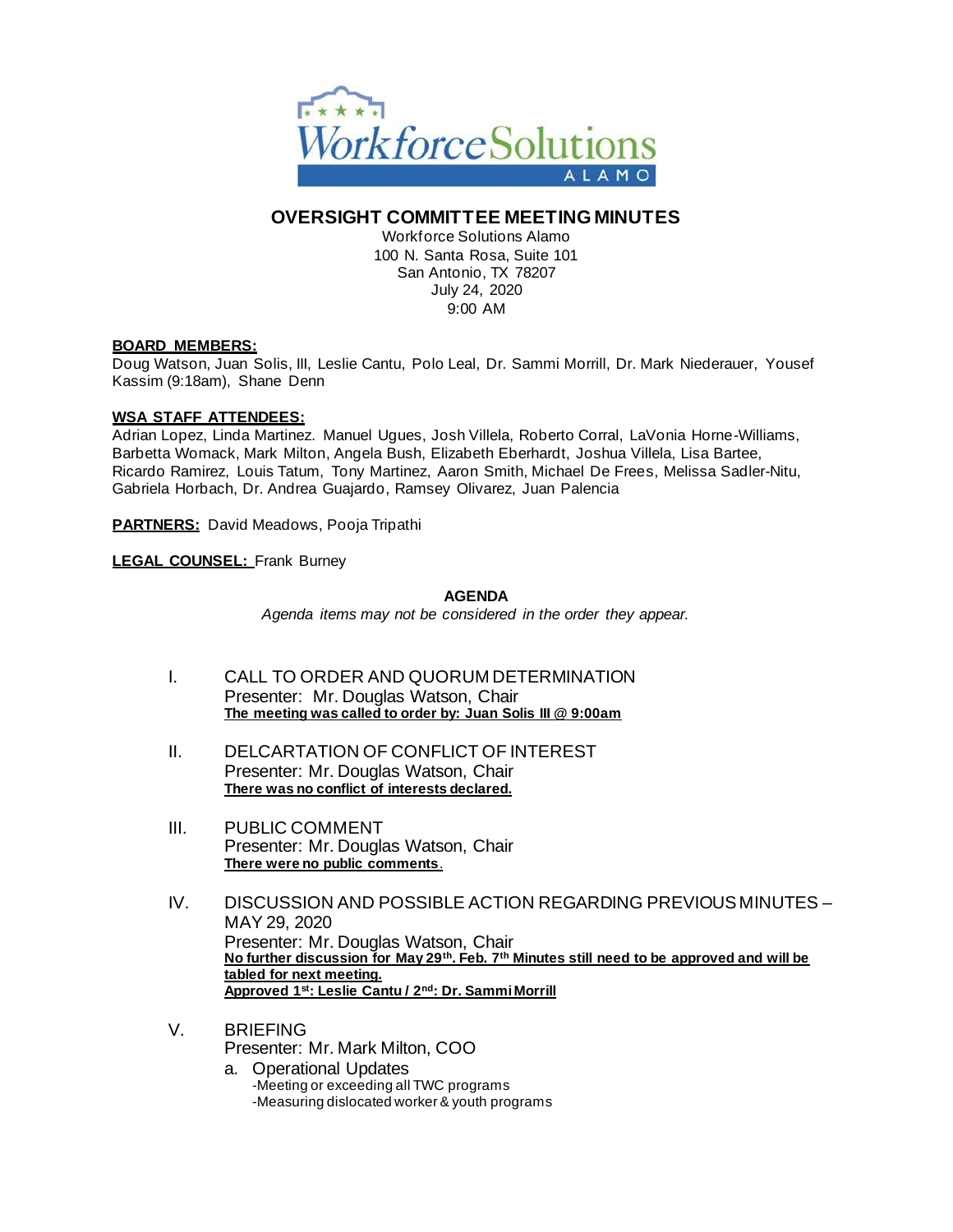-Long term programs for performance tracking due to COVID

-Tracking workers who have lost jobs due to pandemic and how our programs are assisting them.

-Mr. Juan Solis III: Requesting clarification on target goals- target vs YTD Target: 81% / Current: 82%

Mr. Mark Milton: Need to maintain measure.

Mr. Solis: Variable is the number of people who come into our system?

Mr. Milton: That is correct. We are looking at how many people can be reached and how many complete the program.

Tammye: Asking for clarification how targets compare in relation to county/state stats and what they are looking for

General Understanding: We are looking to serve as many people as possible

Drr. Niedereaur: Discussed 1757 center visits in May/calls/emails. Discussed how unemployment calls are handled by staff.

Mr. Lopez: Staff is being shifted between call center answering calls about unemployment and handling unemployment claims

-Call scripts to offer job searching/opportunities in addition/as an alternative to unemployment

## b. Performance and Programs Reports

-Lower enrollment due to COVID.

-TWC granted extension for one year

-10 enrolled in Youth Programs- HS Equivalent

-No enrollments in post-secondary- delayed due to pandemic

-Training providers queuing up more programs

-Enrollment expected to increase by 08/2021

-Family Support Program- Statewide: counselors could not get on base due to pandemic.

Enrollments currently at 12. Target = 62 by end of year. Expected to meet target by end of year. -ACCD Sub-Grant: HPOG (Health career opportunities): enrollment is slowed. Expected to increase

-All programs paused about 1.5 months due to crisis. TWC expected to extend programs. Extra item to extend on this next meeting.

-Staffing up 30+ positions in C2

-Sammi: Confirmation that city and county performance metrics are separate- confirmed

## VI. BRIEFING

## Presenter: Dr. Andrea Guajardo

#### a. Local Plan Update

-In process of collecting employer-partner surveys

-Requesting Board feedback based off surveys within the next month

-Conducting research analysis within TWC guidelines

-Requesting stakeholder comments from three sites including allowing public comments from all 13 counties

-Expected to meet March deadline

### VII. BRIEFING:

Presenter: LaVonia Horne-Williams, Director Procurement

a. Update on Leasing and Renovations

-E. Houston – progress meetings every Thursday. 7/23: Due to being previous tenants and that there are no structural changes, WSA is able to start moving furniture in the first week of August 2020. On schedule. Floors, countertops, wiring are finished. Bathroom nearly complete.

-Seguin office just beginning renovation. Expected completion date is September

## VIII. BRIEFING: Quality Assurance

Presenter: Ricardo Ramirez, Directory Quality Assurance -Working closely with contractors regarding current processes; tools that identify quality issues. -Work with C2 and SERCO- requesting feedback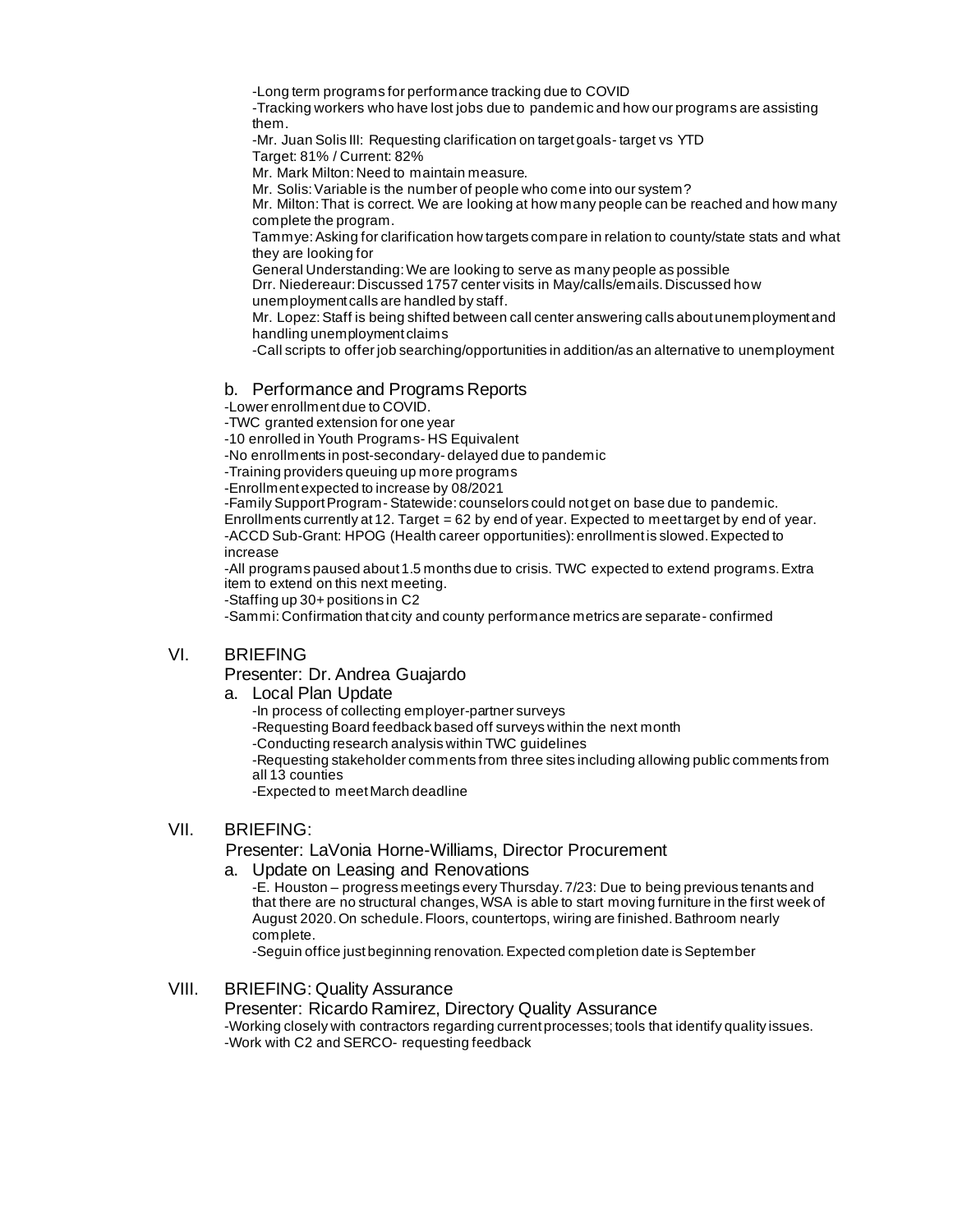- IX. Chair Report Presenter: Mr. Douglas Watson, Chair -N/A
- X. CEO Report Presenters: C2 & SERCO / Mr. Adrian Lopez, CEO
	- a. Unemployment Claims and Response -Currently at 254,812 unemployment claims -Added additional jobs in June -Dr. Guajardo: Job reports by County: decreased -Currently 8.2% / a little lower than state average of 8.9% / much lower than national rate of 11.2%. -Currently 49,000 jobs lost. Decrease of 4.4%. -Most job losses in leisure/hospitality and food service
		- -Highest unemployment counties: Atascosa, Guadalupe, Karnes, Medina, Comal & Bexar 7- 9%. Collectively mining/oil/accommodations/food

# XI. BRIEFING

Presenter: Tony Martinez, Childcare Manager

a. Provider Transfer Policy

-Meeting 20% requirement for year -Mr. Niedereaur: requesting current enrollment numbers. Mr. Martinez will e-mail. -CCS centers are still being paid even if no attendance plus 25% -Parents can transfer child to different daycare, however a 2-week notice will be required **Approved: 1 st Leslie Cantu: 2 nd: Dr. Sammie Morrill**

## b. TRS Discount Discussion

-Suggestion to offer a discount if a child is enrolled in a TRS provider -Quality over quantity as we have 4 star TRS centers -Assist with offsetting losses from COVID

-Mr. Watson: Requesting this agenda item be tabled for future meeting -Ms. Morrill: Requesting numbers on how many TWC centers we have and how many currently enrolled

## XII. **Executive Session:**

**Pursuant to Chapter 551 of the Texas Open Meetings Act, the Committee may recess into Executive Session for discussion on any issue for which there is an exception to the Act as set out in section 551.071 et. seq. including, but not limited to, the following:** 

- **a. Government Code §551.072 – Discussions Regarding Purchase, Exchange, Lease, or Value of Real Property if Deliberation in an Open Meeting Would Have a Detrimental Effect on the Position of Workforce Solutions Alamo in Negotiations with a Third Party;**
- **b. Government Code §551.071 - All Matters Where Workforce Solutions Alamo Seeks the Advice of its Attorney as Privileged Communications under the Texas Disciplinary Rules of Professional Conduct of the State Bar of Texas:**
- **c. Pending or Contemplated Litigation; and**
- **d. Government Code §551.074- Personnel Matters involving Senior Executive Staff and Employees of Workforce Solutions Alamo.**

**No items were discussed or considered under Executive Session.**